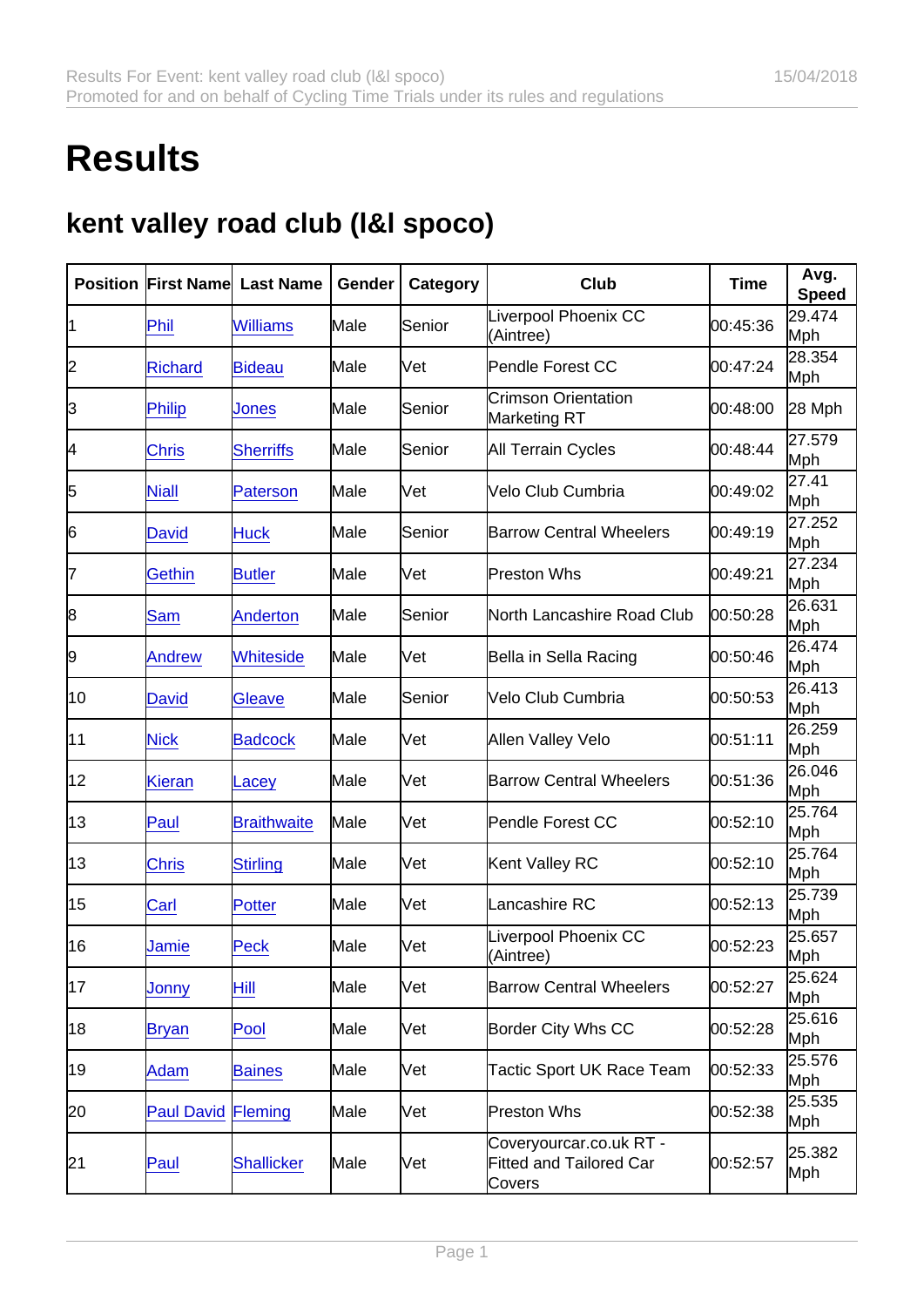Results For Event: kent valley road club (I&I spoco) 15/04/2018 Promoted for and on behalf of Cycling Time Trials under its rules and regulations

| Position | <b>First Name</b> | Last Name       | Gender | Category | Club                                                 | Time     | Avg.<br>Speed |
|----------|-------------------|-----------------|--------|----------|------------------------------------------------------|----------|---------------|
| 22       | Paul              | <b>Nelson</b>   | Male   | Senior   | <b>Ribble Valley Crossroads</b><br>Care Cycling Team | 00:53:15 | 25.239<br>Mph |
| 23       | Tony              | Workman         | Male   | Vet      | Lancashire RC                                        | 00:53:25 | 25.161<br>Mph |
| 24       | <b>Chris</b>      | Anderson        | Male   | Vet      | Lakes Road Club                                      | 00:53:43 | 25.02<br>Mph  |
| 25       | <b>Neil</b>       | Withington      | Male   | Vet      | <b>Beacon Wheelers</b>                               | 00:54:01 | 24.881<br>Mph |
| 26       | <b>David</b>      | <b>Tabron</b>   | Male   | Senior   | <b>Horwich Cycling Club</b>                          | 00:54:19 | 24.744<br>Mph |
| 27       | <b>David</b>      | Trotter         | Male   | Vet      | Lancaster CC                                         | 00:54:27 | 24.683<br>Mph |
| 28       | Andy              | Porter          | Male   | Vet      | Horwich Cycling Club                                 | 00:55:11 | 24.355<br>Mph |
| 29       | <b>Martin</b>     | <b>Welsh</b>    | Male   | Vet      | Pendle Forest CC                                     | 00:55:21 | 24.282<br>Mph |
| 30       | Jon               | _ongworth       | Male   | Vet      | <b>Bury Clarion CC</b>                               | 00:55:28 | 24.231<br>Mph |
| 31       | Benjamin          | <b>Horrobin</b> | Male   | Senior   | <b>Horwich Cycling Club</b>                          | 00:55:59 | 24.007<br>Mph |
| 32       | Paul              | Targett         | Male   | Vet      | <b>Holcombe Harriers</b>                             | 00:56:03 | 23.979<br>Mph |
| 33       | George            | <b>Wharton</b>  | Male   | Senior   | Kent Valley RC                                       | 00:56:07 | 23.95<br>Mph  |
| 34       | <b>Charlotte</b>  | <b>Boothman</b> | Female | Senior   | <b>ABC Centreville</b>                               | 00:56:17 | 23.879<br>Mph |
| 35       | Andrew            | Dent            | Male   | Vet      | <b>Pendle Forest CC</b>                              | 00:56:35 | 23.753<br>Mph |
| 36       | <b>Nick</b>       | <b>Wharton</b>  | Male   | Vet      | Kent Valley RC                                       | 00:57:43 | 23.286<br>Mph |
| 37       | <b>Deborah</b>    | <b>Moss</b>     | Female | Vet      | <b>Team Merlin</b>                                   | 00:58:17 | 23.06<br>Mph  |
| 38       | Katie             | Lukas           | Female | Vet      | <b>Beacon Wheelers</b>                               | 00:58:22 | 23.027<br>Mph |
| 39       | Andy              | <b>Stubbs</b>   | Male   | Vet      | <b>Barrow Central Wheelers</b>                       | 00:58:42 | 22.896<br>Mph |
| 40       | <b>Duncan</b>     | Orme            | Male   | Vet      | Kent Valley RC                                       | 00:58:44 | 22.883<br>Mph |
| 41       | <b>Martin</b>     | <b>Horrobin</b> | Male   | Vet      | <b>Horwich Cycling Club</b>                          | 00:59:10 | 22.715<br>Mph |
| 42       | John              | <b>Roberts</b>  | Male   | Espoir   |                                                      | 00:59:24 | 22.626<br>Mph |
| 43       | Tim               | <b>Bennett</b>  | Male   | Vet      | Kent Valley RC                                       | 00:59:51 | 22.456<br>Mph |
| 44       | <b>Andrew</b>     | <b>Barlow</b>   | Male   | Vet      | Kent Valley RC                                       | 1:00:00  | 22.4<br>Mph   |
| 45       | Paul              | <b>Warrener</b> | Male   | Vet      | Rossendale RC                                        | 1:00:24  | 22.252<br>Mph |
| 46       | Roger             | <b>Haydock</b>  | Male   | Vet      | North Lancashire Road Club                           | 1:00:25  | 22.246<br>Mph |